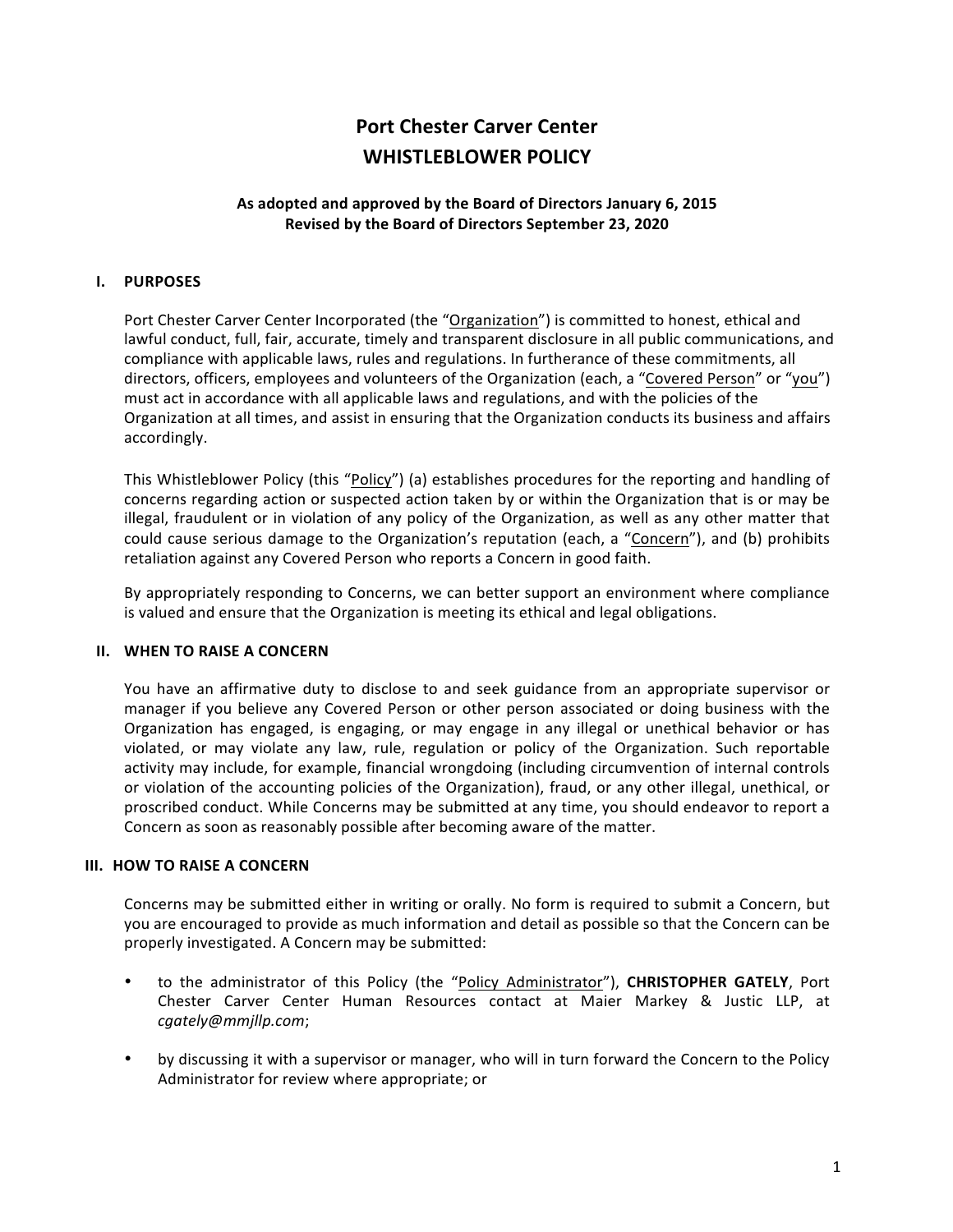• in writing to any member of the Board of Directors of the Organization (the "Board"), who will in turn forward the Concern to the Policy Administrator for review where appropriate.

Concerns may be raised anonymously. Anonymous complaints should be detailed to the greatest extent possible because follow up questions will not be possible, making the investigation and resolution of such complaints difficult. Any individual reporting his or her own violation shall not satisfy his or her obligation hereunder with a Concern raised anonymously.

## **IV. PROCEDURES FOR RECEIVING AND REVIEWING CONCERNS**

Any supervisor, manager, or other person receiving a Concern should contact the Policy Administrator, who will coordinate further action.

The Policy Administrator will assess each Concern on a preliminary basis to determine to what extent an investigation into the Concern is required, and will direct all aspects of the investigation of any Concern. All investigations will be conducted in a confidential and sensitive manner, so that information will be disclosed only as needed to facilitate review of the investigation materials or otherwise as required by law. You must cooperate as necessary in connection with any such investigation. In the event a Concern involves or implicates the Policy Administrator, the Policy Administrator will promptly recuse himself or herself from the investigation and inform the Board in writing. The Board may investigate such Concern or appoint impartial attorneys to investigate the Concern.

# **V. RECORDS OF CONCERNS AND INVESTIGATION REPORTS**

The Policy Administrator will maintain a written record of all Concerns summarizing in reasonable detail for each Concern: the nature of the Concern (including any specific allegations made and the persons involved); the date of receipt of the Concern; the current status of any investigation into the Concern and information about such investigation (including the steps taken in the investigation, any factual findings, and the recommendations for corrective action); and any final resolution of the Concern. The Policy Administrator will distribute an update of this record to the President of the Board in advance of each regularly scheduled meeting.

# **VI. CONFIDENTIALITY**

All Concerns received will be treated confidentially or anonymously, as applicable, to the extent reasonable and practicable under the circumstances.

#### **VII. NO RETALIATION AGAINST WHISTLEBLOWERS**

It is the Organization's policy to encourage the communication of bona fide Concerns relating to the lawful and ethical conduct of the Organization's business. It is also the policy of the Organization to protect those who communicate bona fide Concerns from any retaliation for such reporting. No adverse employment action may be taken and retaliation is strictly prohibited, including, without limitation, intimidation, harassment, discrimination, coercion, or otherwise, whether express or implied, against any director, officer, employee or volunteer of the Organization who in good faith reports any Concern or assists in an investigation of, or the fashioning or implementation of any corrective action or response made in connection with, any Concern. Any person who violates this prohibition against retaliation will be subject to appropriate disciplinary action, which may include termination of employment or other relationship with the Organization.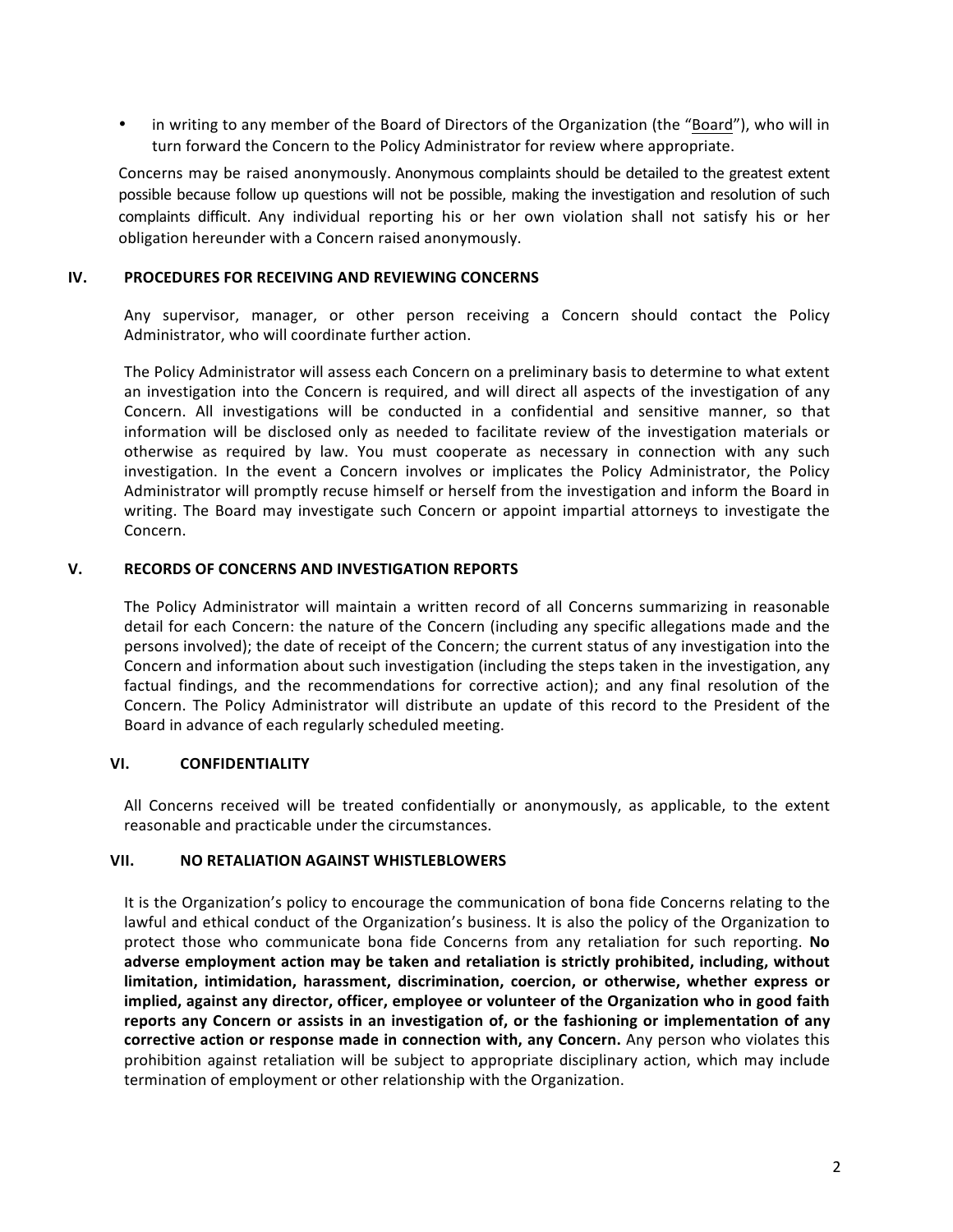#### **VIII. POLICY DISTRIBUTION**

A copy of this Policy will be distributed to each Covered Person promptly following the adoption of or amendments to this Policy, and at such time as a person becomes a Covered Person.

#### **IX. POLICY ADOPTION AND OVERSIGHT**

The Board is responsible for providing oversight of the adoption and implementation of, and compliance with this Policy. Only independent directors of the Board are permitted to participate in any deliberations or vote on matters relating to this Policy. An "independent director" is defined to mean a member of the Board who:

- 1. is not and has not been within the last three years, an employee of the Organization or an affiliate of the Organization, and does not have a relative who is, or has been within the last three years, a key employee of the Organization or an affiliate of the Organization;
- 2. has not received and does not have a relative who has received, in any of the last three fiscal years, more than \$10,000 in direct compensation from the Organization or an affiliate of the Organization (not including reasonable compensation or reimbursement for services as a director); and
- 3. is not a current employee of or does not have a substantial financial interest in, and does not have a relative who is a current officer of or has a substantial financial interest in, any entity that has made payments to or received payments from, the Organization or an affiliate of the Organization for property or services in an amount which, in any of the last three fiscal years, exceeds the lesser of: (a) \$25,000 or (b) 2% of such entity's consolidated gross revenue (which payments do not include charitable contributions).

An "affiliate" is a person or entity that is directly or indirectly through one or more intermediaries, controlled by, in control of, or under common control with the Organization.

A "key employee" is a person who is in a position to exercise substantial influence over the Organization and, other than directors and officers, may include, without limitation, a person who: (i) founded the Organization, (ii) is a substantial contributor, (iii) has authority to control a substantial portion of the Organization's capital expenditures, operating budget or employee compensation, (iv) manages a discrete segment or activity of the Organization that represents a substantial portion of the activities, assets, income or expenses of the Organization (as compared to the Organization as a whole); (v) receives compensation primarily based on revenues derived from the Organization's activities; or (vi) is highly-compensated by the Organization (for example, receiving annual compensation greater than \$150,000.)

A "relative" is a (i) spouse, domestic partner (as defined below), ancestor (parent, grandparent, greatgrandparent, including step-parent, step-grandparent, step-great-grandparent) (whether natural or adopted), child (whether natural or adopted), step-child (whether whole- or half-blood, whether natural or adopted), grandchild (whether whole- or half-blood, whether natural or adopted), stepgrandchild (whether whole- or half-blood, whether natural or adopted), great-grandchild (whether whole- or half-blood, whether natural or adopted), step-great-grandchild (whether whole- or halfblood, whether natural or adopted), sibling (whether whole- or half-blood, whether natural or adopted), step-sibling (whether whole- or half-blood, whether natural or adopted), cousin, other relative, person living in the same household, (ii) spouse or domestic partner of any of the foregoing persons, (iii) in-laws and (iv) any of the foregoing by marriage.